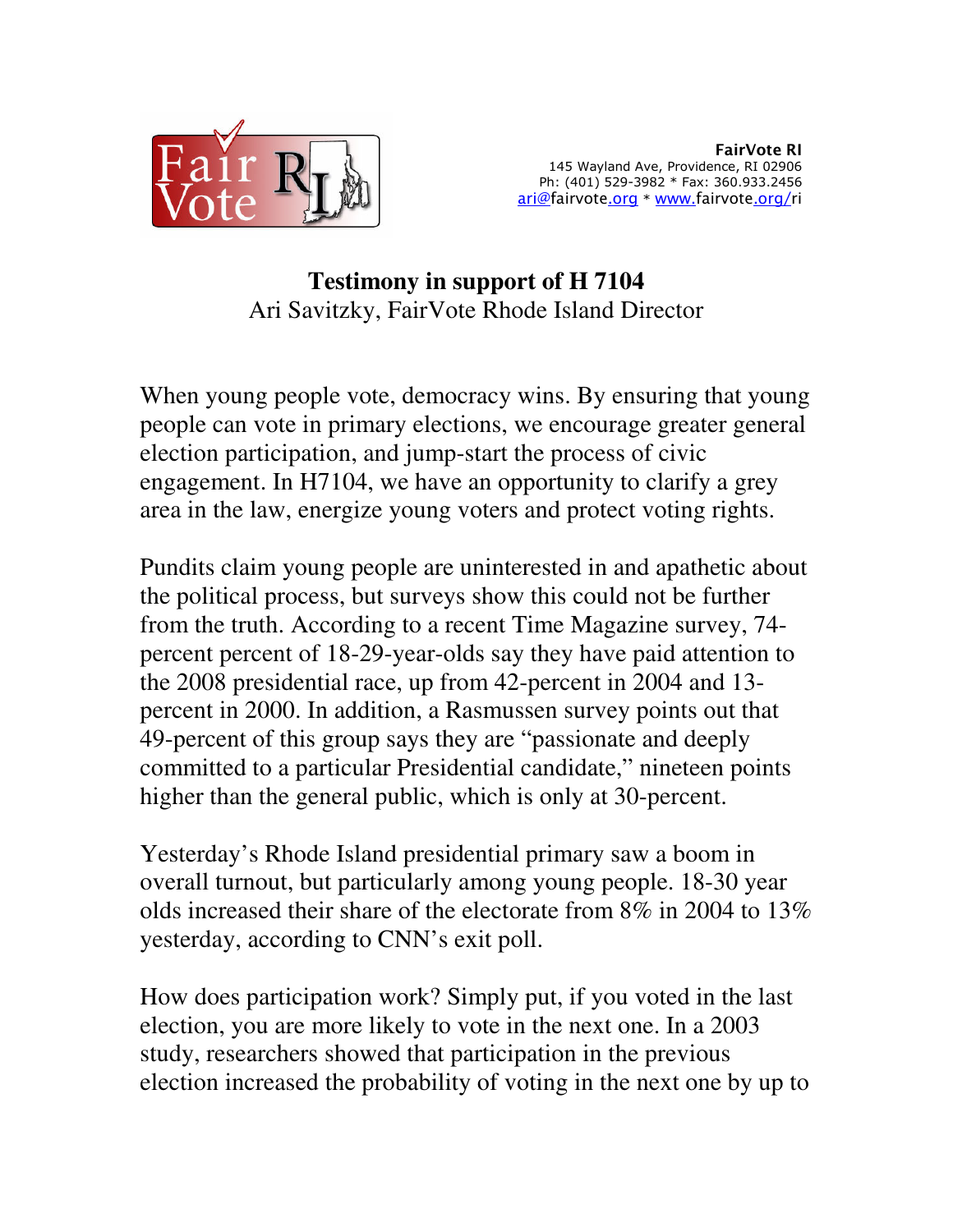47%, as much as can other well-known factors like education and income, and parental voting behavior.

The argument, for example, that younger voters are less informed, is particularly faulty. Penn State Political Science Professor Eric Plutzer, who conducted another study on the issue, notes that, "virtually all major works on turnout have concluded that voting behavior is, in part, a gradually acquired habit."

## Plutzer told the journal *Research Penn State* that:

*"The informational approach is like telling my six-year-old daughter that she shouldn't play baseball until she understands the 'infield fly rule.' But if she goes ahead and participates in baseball, she'll gradually learn the rules, the terminology, even the trivia.*  It's the same with politics. Convince a young citizen to vote, and he or she will read the *newspaper differently, recognize the names of people on the ballot when they're mentioned on television or by a neighbor, and eventually become highly informed. Get them to the polls once, and they will likely vote again and again."* 

In short, voting is a habit, and habits form early.

When young people form patterns of participation earlier, we have much to gain in both the quantity and, crucially, the quality of participation: in higher election turnout and interest, in broader understanding of the rules and methods of registration and voting as voters get educated earlier…

More than that, allowing 17 year olds to vote in primary elections is a matter of basic fairness and good elections practices. Everyone who is eligible to vote in a general election should be able to vote in the primary. In Rhode Island, we allow anyone who will be 18 by the general election to register to vote- **the registration system would not have to be modified at all**. In fact, H7104, beyond ensuring full voting rights for first time voters, would eliminate a grey area in current Rhode Island election law.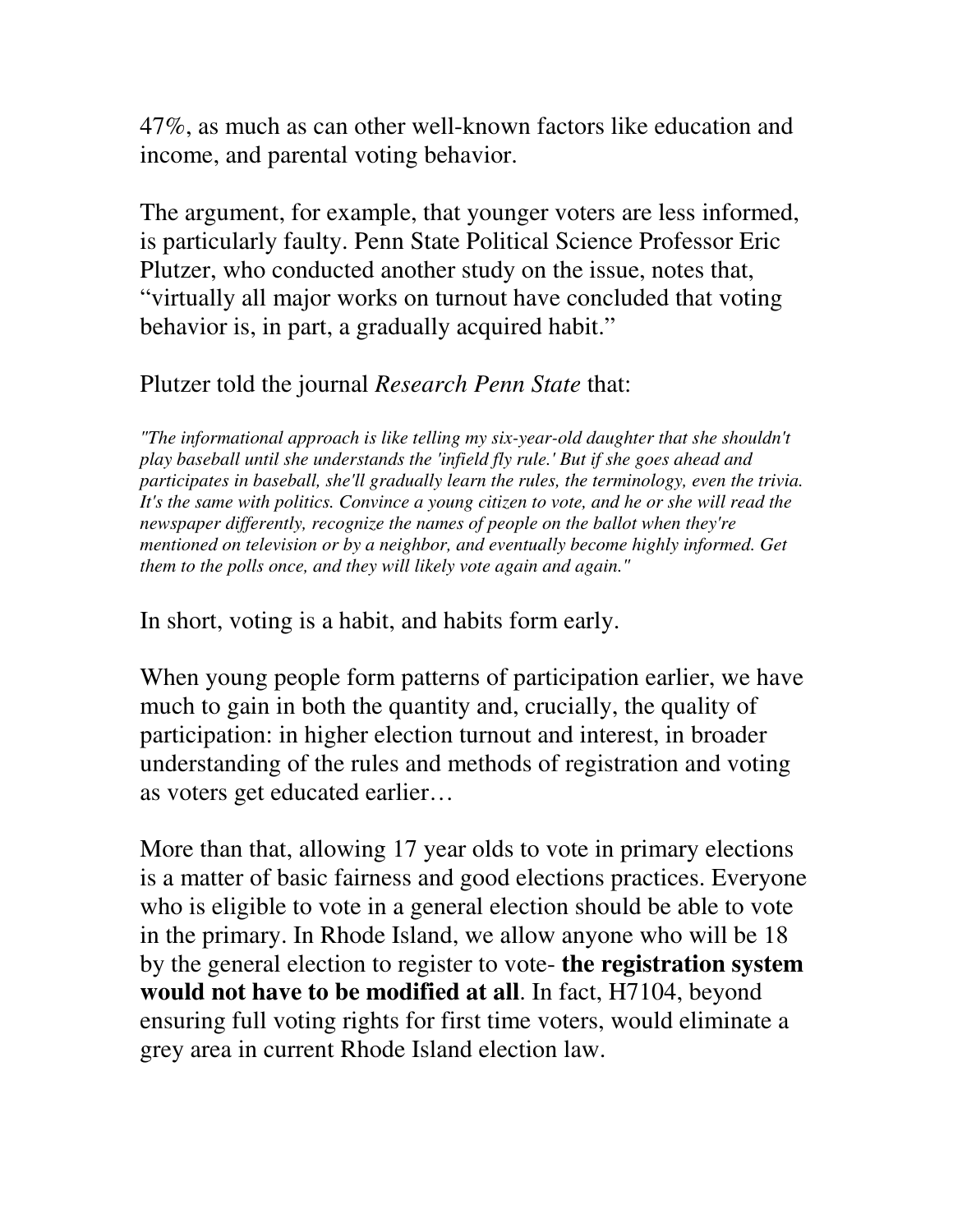This bill is supported by Common Cause RI, and the Secretary of State's office, in addition to FairVote.

Ensuring that all general election voters are able to vote in the preceding primary is also good for candidates, and for the political system. More involvement and energy in the primary process means stronger general election candidates and an opportunity for candidates to seek the broadest possible support, and energize their party's young voters in the primary process.

Right now, 18 states or state parties explicitly allow anyone who is registered and eligible to vote in the general election to vote in the preceding primary. State's which ensure the voting rights of young people in this manner include Iowa, Maine Minnesota, Ohio, Oregon and Virginia, to name a few. In many other states, like Rhode island, there is no definite policy.

In Maryland, where the State Attorney General had recently overturned a rule which allowed eligible 17 year olds to vote in primaries, FairVote and the MD Democratic and Republican parties responded, after investigation, requesting that The MD AG review the December 2006 decision in light of their first amendment freedom of association rights under *Tashjian v. Connecticut* (1986) and other Supreme Court decisions that establish the right of the political parties to define voter qualifications for their own primary elections. The response from the MD AG and the State board of elections was favorable, and the policy was reinstated.

This pushback started with a young woman from Maryland who noticed the change, and wanted to right to vote in full. Describing the beginning of her successful mission, Sarah, who will be 18 in July, told the Washington Post that "I thought that was one of my rights as a citizen of Maryland – I had assumed that when I registered to vote, it'd be no problem."